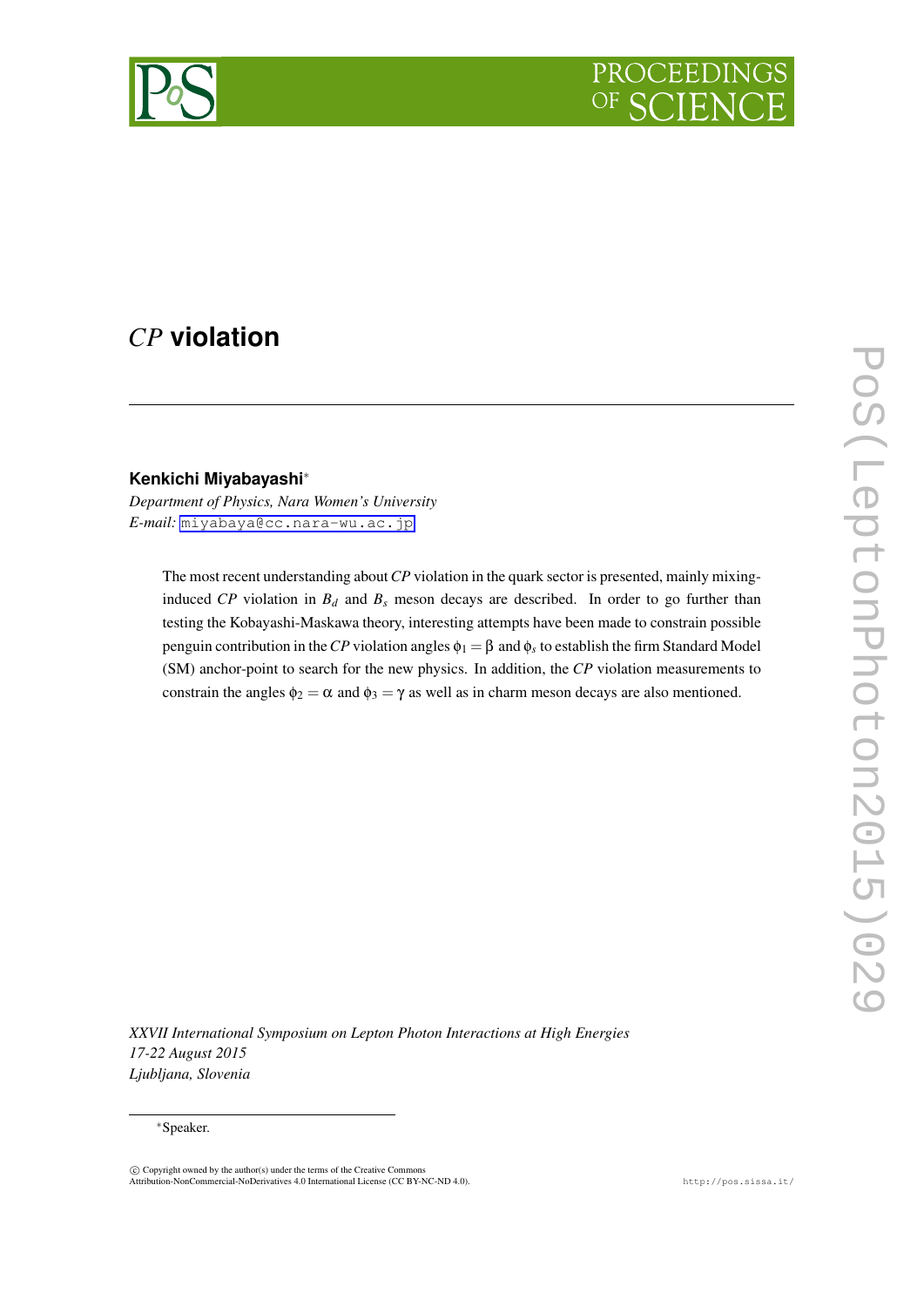### 1. Introduction

*CP* violation is one of the key ingredients to understand the today matter-dominant universe [\[1\]](#page-6-0). In the Standard Model (SM), an irreducible complex phase in the quark-mixing matrix, Kobayashi-Maskawa (KM) matrix, causes *CP* violation [\[2\]](#page-6-0) in the quark sector. *CP* violation was first observed in 1964 as the  $K_L^0 \to \pi \pi$  decay [\[3\]](#page-6-0), after that it took more than 30 years to realize through comprehensive experimental test by the *B* meson system.

Because of the unitarity of the KM-matrix, the terms related to the  $B_d$  and  $B^{\pm}$  decays are expected to hold following relation:

$$
V_{td}V_{tb}^* + V_{cd}V_{cb}^* + V_{ud}V_{ub}^* = 0.
$$
\n(1.1)

It can be expressed as a closed triangle in the complex plane and we call it the unitarity triangle. In the Wolfenstein parameterization [\[4\]](#page-6-0), which express the KM matrix components by an expansion of  $\lambda = \sin \theta_c$ , where  $\theta_c$  is the Cabbibo angle, all the three side lengths of this triangle are  $\mathcal{O}(\lambda^2)$ . Consequently the *CP* asymmetries in the proper  $B_d$  and  $B^{\pm}$  decays are expected to be  $\mathcal{O}(0.1)$  that give rich variety of opportunities for studying *CP* violation phenomena to reach a comprehensive understanding. The  $B_d - \overline{B}_d$  mixing involves the  $V_{td}$  containing the complex phase denoted as  $\overline{\eta}$ thus it gives rise to *CP*-violating asymmetries in the time-dependent rates of  $B_d$  and  $\overline{B}_d$  decays into a common *CP* eigenstate [\[5\]](#page-6-0). Among the  $B_d$  decays into a *CP* eigenstate, the ones caused by  $b \rightarrow c$ transition are the suitable processes to measure the time-dependent *CP* violation to get the angle  $\phi_1 = \beta \equiv \arg(-V_{cd}V_{cb}^*/V_{td}V_{tb}^*)$ . In the *B<sub>d</sub>* decays governed by  $b \to u$  transition are sensitive to determine the angle  $\phi_2 = \alpha \equiv \arg(-V_{td}V_{tb}^*/V_{ud}V_{ub}^*)$ . The direct CP asymmetries in  $B \to D^{(*)0}K^{(*)}$ decays are the proper quantities to obtain the angle  $\phi_3 = \gamma \equiv \arg(-V_{ud}V_{ub}^*/V_{cd}V_{cb}^*)$ .

In the  $B_s$  system, the corresponding unitarity triangle relation is;

$$
V_{ub}^* V_{us} + V_{cb}^* V_{cs} + V_{tb}^* V_{ts} = 0.
$$
\n(1.2)

Here, the first term is  $\mathscr{O}(\lambda^4)$  while the second and third terms are  $\mathscr{O}(\lambda^2)$ , thus the mixing induced CP violation parameter in  $B_s$  system,  $\phi_s = -2\arg(-V_{ts}V_{tb}^*/V_{cs}V_{cb}^*)$  is  $\mathcal{O}(0.01)$  quantity. Similar to the  $B_d$  case, the  $b \rightarrow c$  transition induced  $B_s$  decays into  $f_{CP}$  are the suitable process to measure the *CP* violation angle  $\phi_s$ . For the  $B_s$  system, because of the large production rate as well as the higher boost to resolve its fast oscillation, high energy *pp* (or  $\bar{p}p$ ) colliding beam experiments are carrying out the time-dependent *CP* violation measurements.

All the *CP* violation measurements mentioned above are using the  $B_d$ ,  $B^{\pm}$  and  $B_s$  decays governed by the tree diagrams, thus those are suitable to determine *CP* violation parameters in the SM. Now it becomes important to constrain the potential penguin sub-leading contributions in these decays, as the reference point to discuss the effects coming from new physics (NP) to the *CP* violation in  $b \rightarrow s$  and  $b \rightarrow d$  mediated rare *B* decay modes at the coming higher statistics experiments. *CP* violation in charm provides a complementary role as a search for NP. Recent these activities are reviewed in this text.

# 2. Time-dependent *CP* violation in *B* meson system at *B*-factories and LHCb

In order to perform time-dependent *CP* violation measurements, the experiments have to satisfy following conditions; (i) producing enough number of  $B_d$  or  $B_s$  mesons and recording their de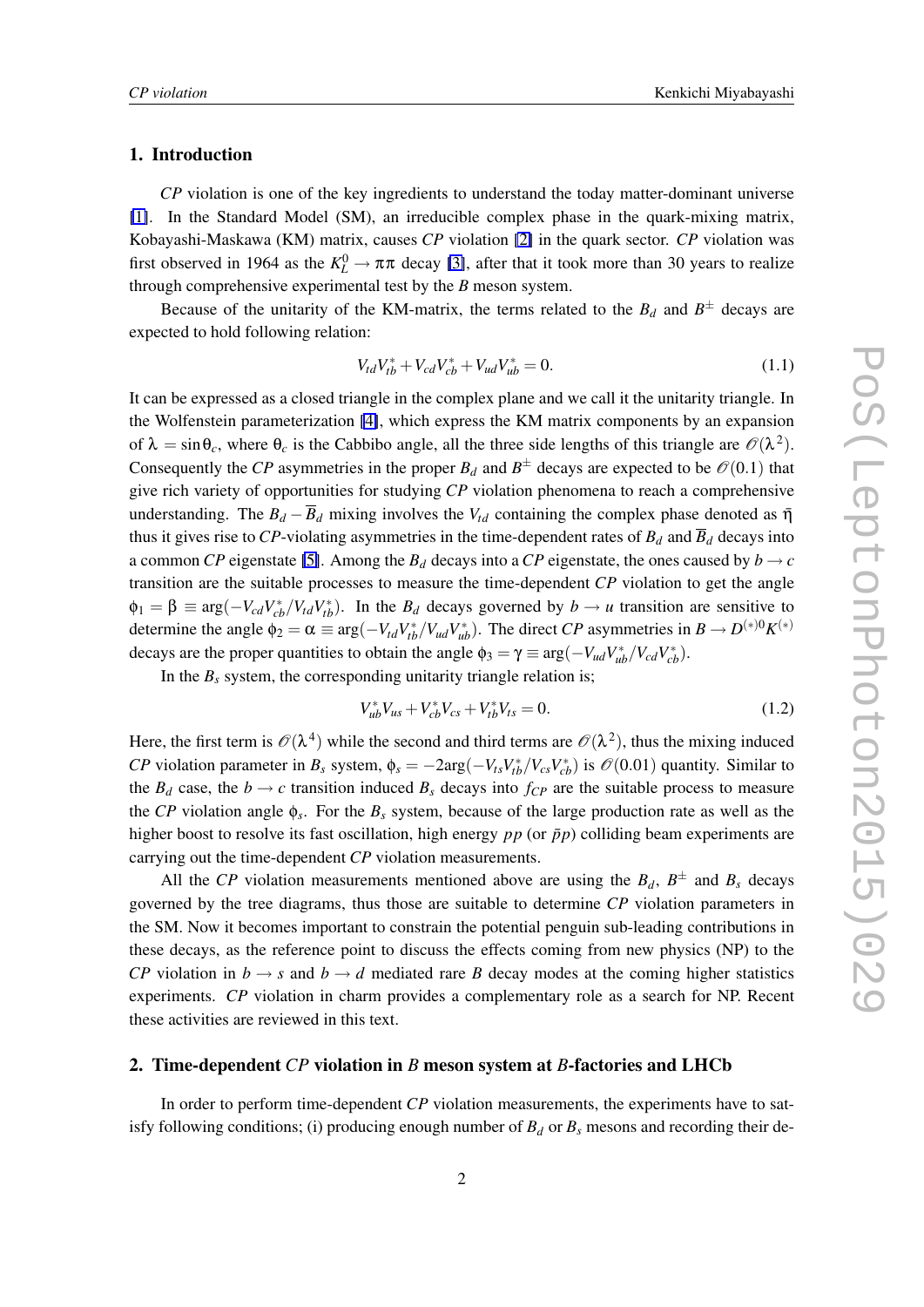cays, (ii) reconstruction of the  $B_d$  or  $B_s$  decays into the *CP* eigenstate  $f_{CP}$ , (iii) tagging its *b*-flavor and (iv) measuring the time evolution from the *B* decay vertices. Taking the branching fractions of  $B_d$  or  $B_s$  decays into the  $CP$  eigenstates, an excellent performance accelerator is necessary to satisfy (i),  $10^{34}$  cm<sup>-2</sup>s<sup>-1</sup> in the  $e^+e^-$  colliders at the  $\Upsilon(4S)$  and  $10^{32}$  cm<sup>-2</sup>s<sup>-1</sup> in the LHCb environment. For (ii) and (iii), an enough large acceptance high resolution spectrometer with particle identification capability is required. Superb *B* decay vertices detection is apparently indispensable to realize (iv), the asymmetric-energy *e* +*e −* collision is the key condition at *B*-factories in addition. In both *e* +*e − B*-factories and LHCb experiments, all these conditions have been satisfied, but there are differences in the selected technical solutions and resultant features.

At the asymmetric-energy  $e^+e^-$  *B*-factories, very high efficiency for the *B* meson pair production events are generically obtained, nearly 100%. In the event of interest, one of *B<sup>d</sup>* mesons decays into a *CP* eigenstate, *fCP*, at the time *tCP* while the accompanying *B* meson decays into the *b*-flavor specific final state,  $f_{\text{tag}}$  at the time  $t_{\text{tag}}$ , and the time evolution is to be measured as a function of the proper time difference,  $\Delta t \equiv t_{CP} - t_{\text{tag}}$ . The time-dependent *CP* asymmetry is expressed as

$$
A_{CP}(\Delta t) = \frac{\Gamma(\overline{B}_d(\Delta t) \to f_{CP}) - \Gamma(B_d(\Delta t) \to f_{CP})}{\Gamma(\overline{B}_d(\Delta t) \to f_{CP}) + \Gamma(B_d(\Delta t) \to f_{CP})} = \mathcal{S}_{f_{CP}} \sin(\Delta m_d \Delta t) + \mathcal{A}_{f_{CP}} \cos(\Delta m_d \Delta t), (2.1)
$$

where  $\Gamma(\overline{B}_d(\Delta t) \to f_{CP})$  ( $\Gamma(B_d(\Delta t) \to f_{CP})$ ),  $\Delta m_d$ ,  $\mathscr{S}_{f_{CP}}$  and  $\mathscr{A}_{f_{CP}}$  ( $\mathscr{C}_{f_{CP}} = -\mathscr{A}_{f_{CP}}$  is also used in some literature) denote the corresponding time-dependent  $\overline{B}_d$  ( $B_d$ ) decay rate,  $B_d - \overline{B}_d$  mixing frequency, mixing induced and direct  $\mathbb{CP}$  asymmetries, respectively. In the  $b \rightarrow c$  transition induced *B*<sup>*d*</sup> decay to *f<sub>CP</sub>* cases, the mixing induced *CP* violation,  $\mathcal{S}_{fCP} = -η_f \sin 2φ_1 = -η_f \sin 2β$  and  $\mathscr{A}_{fcp} = 0$  are predicted in the SM, where  $\eta_f$  is the *CP* eigenvalue of the final state  $f_{CP}$ . In the case of two-body  $B_d$  decays where both dauthters are vector mesons, generally such final states are admixture of *CP*-even and *CP*-odd states and it is necessary to determine *CP*-even (or *CP*odd) fraction in the signal events from the angular distribution of decay products. Because of the clean environment to produce only one *B* meson pair in an event, flagger tagging performance is excellent to get 30% of the effective tagging efficiency,  $\varepsilon(1-2w)^2$ , where  $\varepsilon$  and *w* are the flavor tagging efficiency and wrong tag fraction, respectively. While since the ∆*t* resolution (*∼* 500 fs) is approximately one third of the  $B_d$  lifetime, its resolution function has to be precisely estimated.

At the LHCb experiment, the single-arm spectrometer detects the *b*-hadrons produced in forward direction in *p-p* collisions provided by the LHC accelerator. Since there are extra particles production in addition to the target *b*-hadron creation, its time evolution is measured from its production point. So the  $\Delta t$  in eq. (2.1) is replaced by *t*. Wrong tag fraction is higher thus effective tagging efficiency is approximately 3%. To bring competitive measurements, the lower flavor tagging effective efficiency is compensated by the large *b*-hadron production rate, 1000 or 2000 times as large the *B* decay signal yields as the *e* +*e −* collider-based *B*-factories per unit integrated luminosity in ideal cases. Note that actual *B* meson signal yields depends on the decay modes because the trigger and reconstruction efficiencies vary. On the other hand, because of the larger boost of the created *b*-hadrons, much better proper time resolution (*∼* 50 fs) can be achieved.

Exploiting these features, the *B*-factories and the LHCb are providing interesting and important measurements of the time-dependent  $CP$  violation in  $B_d$  and  $B_s$  decays. Some of them are competitive and some other are complementary each other. Recent results are based on the inte-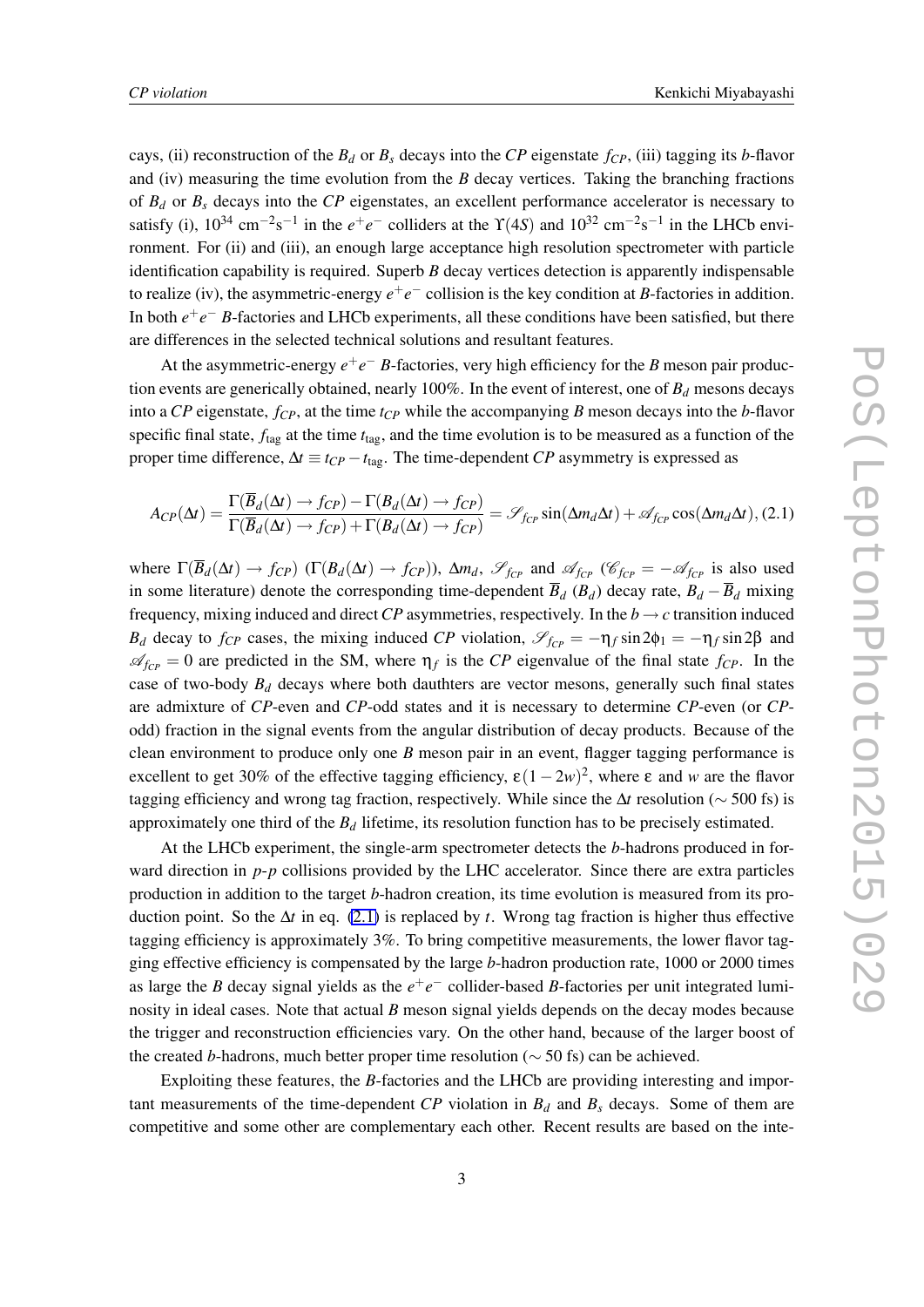grated luminosities of 433 fb*−*<sup>1</sup> and 711 fb*−*<sup>1</sup> at BaBar and Belle experiments, respectively. While LHCb accumulated 3 fb*−*<sup>1</sup> during Run-1 period.

# 3. Measurements of  $\sin 2\phi_1 = \sin 2\beta$

The time-dependent *CP* violation in the  $B_d \rightarrow f_{CP}$  decays induced by  $b \rightarrow c\bar{c}s$  transition such as  $B_d \to J/\psi K_S^0$  gives the *CP* violation angle  $\phi_1 = \beta$ . In addition to the precision measurements carried out by BaBar and Belle collaborations, the LHCb experiment has brought their result. The resultant *CP* violation parameters are found to be  $\mathcal{S}_{fC} = 0.731 \pm 0.035$ (stat)  $\pm 0.020$ (syst) and  $\mathcal{A}_{fcp} = -\mathcal{C}_{fcp} = 0.038 \pm 0.032$ (stat) $\pm 0.005$ (syst) [\[6\]](#page-6-0).



Figure 1: Distribution of the reconstructed mass (left) and time evolution of the asymmetry (right) in tagged  $B_d \rightarrow J/\psi K_S^0$  candidates [\[6\]](#page-6-0).

Now the world average is given to be  $\sin 2\phi_1 = 0.69 \pm 0.02$  [\[7\]](#page-6-0) by combining with the last measurements brought by BaBar [\[8\]](#page-6-0) and Belle [\[9\]](#page-6-0) collaborations, sin 2β = 0*.*687 *±* 0*.*028(stat) *±*  $0.012$ (syst) and  $\sin 2\phi_1 = 0.668 \pm 0.023$ (stat)  $\pm 0.013$ (syst), respectively. Now the LHCb experiment's capability has been demonstrated by bringing competitive results with the ones in *B*-factory experiments.

# 4. Penguin-free decay of  $B_d \rightarrow D_{CP}^{(*)0} h^0$

Though the leading term of the  $b \rightarrow c\bar{c}s$  transition is the tree diagram, the sub-leading one is the  $b \rightarrow s$  penguin. In the SM,  $b \rightarrow s$  penguin contains no additional complex phase and the additional  $c\bar{c}$  pair formation is the OZI-suppressed diagram. Therefore the theoretical uncertainty in the time-dependent *CP* violation in  $b \rightarrow c\bar{c}s$  is thought to be small. However, because of the one-loop transition nature, the effect coming from the NP might not be zero, therefore possible ways to constrain or avoid the potential penguin pollution are desired.

Using a "Penguin-free"  $B_d$  decays to  $f_{CP}$  is one possible approach. The leading term of  $b \rightarrow$ *cud* transition is tree diagram and has no complex phase. This transition causes  $B_d \rightarrow D^{(*)0}h^0$ decays, where  $h^0$  denotes a light neutral hadron. The  $B_d \to D^{(*)0} h^0$  decays' sub-leading term is also the tree diagram with the doubly Cabbibo-suppression. Therefore this  $B_d$  decay mode is regarded to be "Penguin-free". Though the sub-leading diagram has the *Vub* with the complex phase, it is the tree diagram thus theoretically under control within the SM.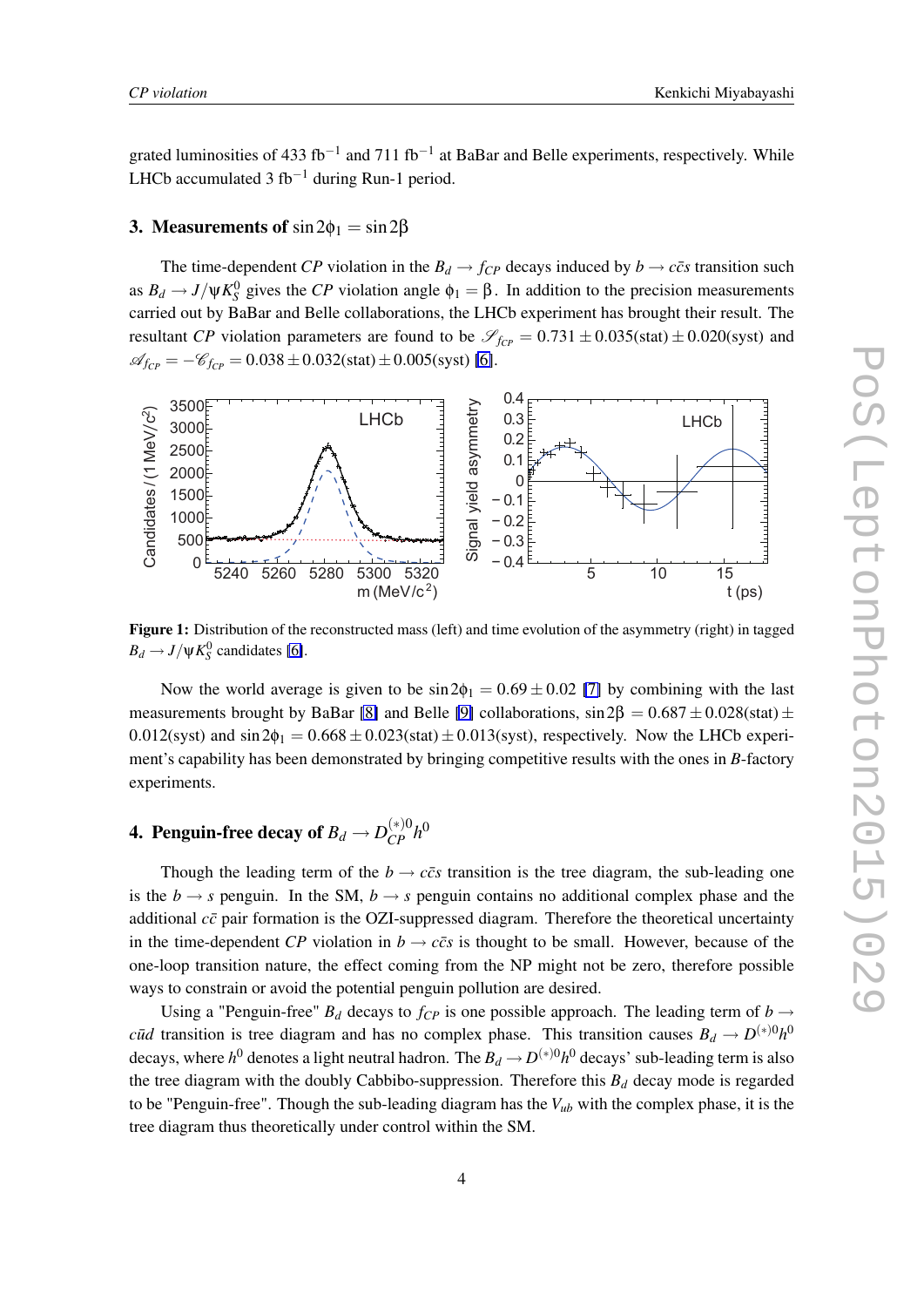So far, the low branching fraction of the neutral *D* (*∗*) meson decays to a *CP* eigenstate has been limiting the sensitivity. As the solution to overcome it, the joint analysis using BaBar and Belle data has been performed. Hereafter,  $D_{CP}^0$  denotes the neutral *D* meson decaying to the *CP* eigenstates of  $K^+K^-$ ,  $K_S^0\pi^0$  or  $K_S^0\omega$  modes.  $D_{CP}^{*0}$  represents the neutral  $D^{*0}$  mesons reconstructed by the  $D_{CP}^0\pi^0$ final state and thus  $D_{CP}^{(*)0}$  is a general term for  $D_{CP}^0$  and  $D_{CP}^{*0}$ .  $\pi^0$ ,  $\eta$  or  $\omega$  are reconstructed as the  $h^0$ .  $B_d \rightarrow D_{CP}^{(*)0} h^0$  decay signal yields are obtained to be 508 $\pm$ 31 events (BaBar) plus 757 $\pm$ 44 events (Belle) as shown in Figure 2. The resultant time-dependent *CP* violation parameters are found to be  $-\eta_f \mathcal{S}_{fcp} = +0.66 \pm 0.10$ (stat)  $\pm 0.06$ (syst) and  $\mathcal{A}_{fcp} = -\mathcal{C}_{fcp} = 0.02 \pm 0.07$ (stat)  $\pm 0.03$ (syst) [\[11\]](#page-7-0). The ∆*t* distributions as well as time-dependent asymmetries for the BaBar and Belle combined sample is also shown in Figure 2.



Figure 2: Distribution of the  $M_{bc}$  distributions for the reconstructed  $B_d \to D_{CP}^{(*)0} h^0$  candidates in BaBar (left) and Belle (middle) data together with the ∆*t* distributions (right upper) with classifying events according to  $q \cdot \eta_f$  where *q* and  $\eta_f$  are *b* flavor and the *CP* eigenvalue of the final state. The raw *CP* asymmetry as a function of  $\Delta t$  (right lower) is also shown. [\[11\]](#page-7-0).

Scaling this result to the full statistics of Belle II experiment at SuperKEKB, 50 ab*−*<sup>1</sup> , we expect the uncertainty becomes down to *∼ ±*0*.*015 that is the same level as the current sin 2φ<sup>1</sup> determination by the  $B_d \to (c\bar{c})K^0$  decays. Hence the time-dependent *CP* violation in  $B_d \to D_{CP}^{(*)0}h^0$ can give us a new additional reference of the *CP* violation angle  $\phi_1 = \beta$  in the Belle II era.

# 5. Studies of  $B_d \rightarrow \rho \rho$  decays to constrain  $\phi_2 = \alpha$

Measurements of the time-dependent *CP* violation in the  $b \rightarrow u$  transition induced  $B_d$  decays to the flavor non-specific final states such as  $\pi \pi$ ,  $\rho \rho$  and  $\rho \pi$  are sensitive to the angle  $\phi_2 = \alpha$ . In order to solve possible penguin pollution, relevant *B ±* decay modes' branching fractions and direct *CP* asymmetries are also important to perform an isospin analysis [\[12\]](#page-7-0) to extract  $\phi$ 2 =  $\alpha$ .

Belle come up with the final result of  $B_d \to \rho^+\rho^-$  mode using its final  $\Upsilon(4S)$  data sample [\[13\]](#page-7-0). The resultant branching fraction, longitudinal polarization fraction as well as the mixinginduced and direct *CP* violation parameters are found to be;  $\mathcal{B}(B_d \to \rho^+ \rho^-) = (28.3 \pm 1.5 \text{(stat)} \pm 1.5 \text{ (stat)}$ <sup>1</sup>*.*5(syst))*×*10*−*<sup>6</sup> , *f<sup>L</sup>* = 0*.*988*±*0*.*012(stat)*±*0*.*023(syst), *SfCP* = *−*0*.*13*±*0*.*15(stat)*±*0*.*05(syst) and  $\mathscr{A}_{fcp} = -\mathscr{C}_{fcp} = 0.00 \pm 0.10$ (stat)  $\pm 0.06$ (syst). Precision of the resultant *CP* violation parameters is improved factor 2 with respect to the previously published result. This is due to not only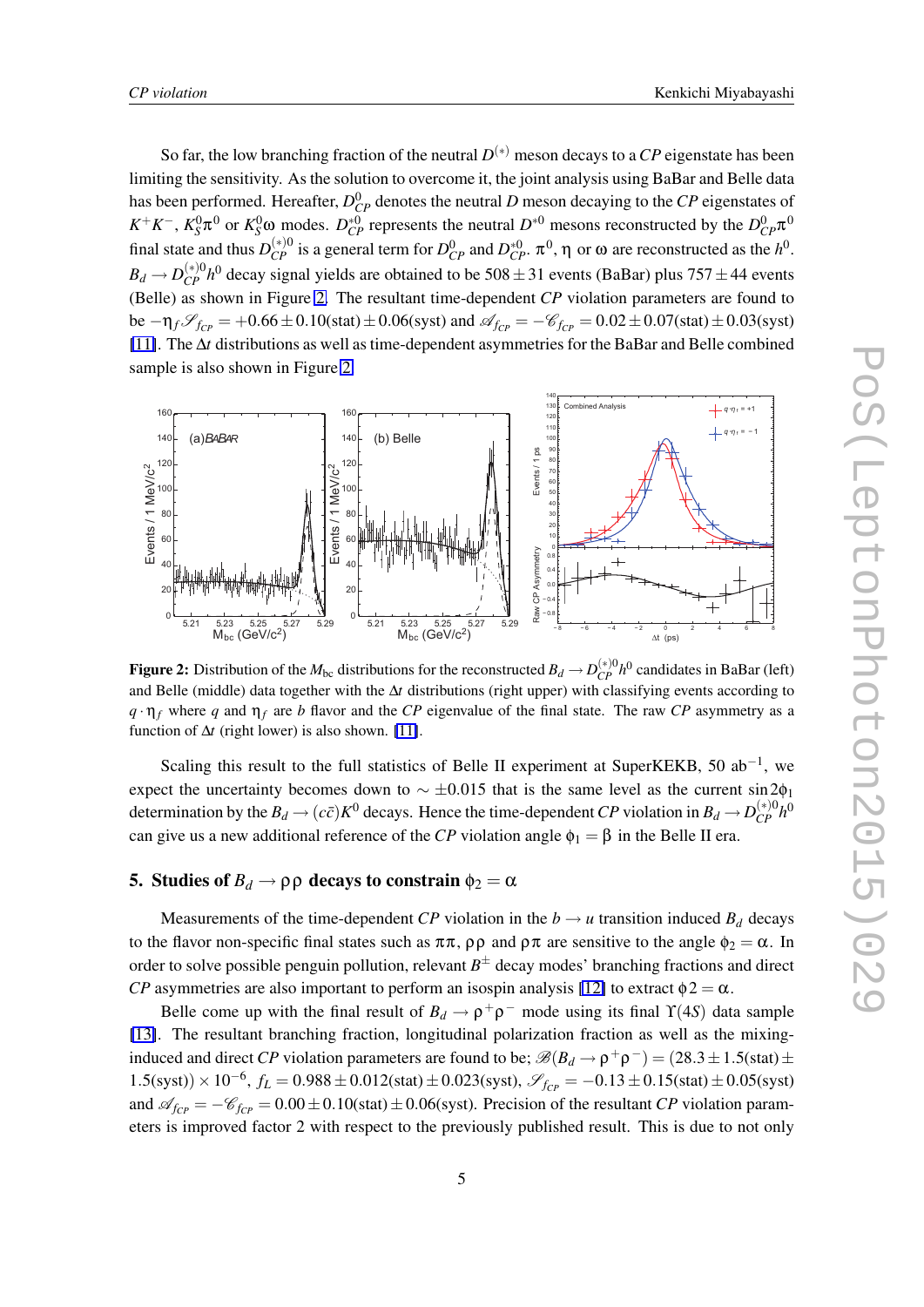increase of data but also simultaneous extraction of observables and analysis optimization for high signal yield. As a complementary measurement to constrain the angle  $\phi_2 = \alpha$ , LHCb has brought the result of  $B_d \to \rho^0 \rho^0$  mode [\[14\]](#page-7-0). The  $B_d \to (\pi^+ \pi^-)(\pi^+ \pi^-)$  signal yield is found to be 634 ± 28(stat)*±*8(syst) events. Out of this event sample, using di-pion mass, helicity and azimuthal angle distributions, the net  $B_d \to \rho^0 \rho^0$  contribution is extracted and the branching fraction is determined to be  $\mathscr{B}(B_d \to \rho^0 \rho^0) = (0.94 \pm 0.17(\text{stat}) \pm 0.09(\text{syst}) \pm 0.06(\text{BF})) \times 10^{-6}$  that is the most precise to date. The longitudinal polarization fraction  $f_L$  is found to be  $0.745_{-0.058}^{+0.048}$ (stat)  $\pm 0.034$ (syst), consistent with BaBar measurement while 2.3σ away from Belle. Using these newest information, the most updated value is  $\phi_2 = \alpha = 90.6^{+3.9}{}_{-1.1}{}^{0.1}$ .

#### 6.  $B_s$  decays to *CP* eigenstates to obtain  $\phi_s$

As already mentioned, the time-dependent measurement in the *B<sup>s</sup>* decays to a *CP* eigenstates can access the angle  $\phi_s = -2\beta_s + \Delta\phi_s^P + \delta^{NP}$ , where  $\Delta\phi_s$  and  $\delta^{NP}$  are the possible SM penguin and NP contributions, respectively. Here,  $\beta_s = \arg(-V_{ts}V_{tb}^*/V_{cs}V_{cb}^*)$  and including other potential contributions,  $\phi_s$  is  $\mathcal{O}(0.01)$  quantity. The time-dependent *CP* asymmetry can be expressed as

$$
A_{CP}(t) = \frac{\Gamma(\overline{B}_s^0(t) \to f_{CP}) - \Gamma(B_s^0(t) \to f_{CP})}{\Gamma(\overline{B}_s^0(t) \to f_{CP}) + \Gamma(B_s^0(t) \to f_{CP})} = \frac{\mathcal{S}_{f_{CP}} \sin(\Delta m_s t) + \mathcal{A}_{f_{CP}} \cos(\Delta m_s t)}{\cosh(\Delta \Gamma t/2) + \mathcal{A}_{\Delta \Gamma} \sinh(\Delta \Gamma t/2)}
$$
(6.1)

where,  $\Delta m_s$  and  $\Delta \Gamma$  are the  $B_s - \overline{B_s}$  oscillation frequency and decay width difference between the two neutral  $B_s$  meson mass eigenstates, respectively.

So far, measurements of  $B_s \to J/\psi K^+ K^-$  mode have been carried out by ATLAS, CMS and LHCb experiments, LHCb experiment also has brought  $B_s \to J/\psi \pi^+ \pi^-$  and  $B_s \to D_s^+ D_s^-$  results. The most recent world average is obtained to be  $\phi_s = -0.034 \pm 0.033$  rad [\[15\]](#page-7-0).

# 7. Exploiting *SU*(3) flavor symmetry relation to constrain potential penguin pollution in  $b \rightarrow c$  decays

The *b*  $\rightarrow$  *c* $\bar{c}d$  transition induced  $B_d$  decays can play interesting role to constrain possible penguin pollution in the measurements to constrain the *CP* violation angles of  $\phi_1$  and  $\phi_s$ . The subleading term of  $b \rightarrow c\bar{c}d$  is the penguin and because of an additional involvement of  $V_{td}$  and its complex phase in the decay amplitude, its effect may become more sizable in the time-dependent *CP* violation. Therefore, with exploiting plausible assumption based on the *SU*(3) flavor symmetry, the penguin effect in the  $b \rightarrow c\bar{c}s$  modes are constrained [\[16\]](#page-7-0). Among relevant *B* to charmonium modes,  $B_d \to J/\psi \pi^0$  gives a constraint on the  $\phi_1 = \beta$  determination by  $B_d \to J/\psi K^0$  mode, similarly  $B_d \to J/\psi \rho^0$  and  $B_s \to J/\psi K^*$  modes can constrain the  $\phi_s$  determination by  $B_s \to J/\psi \phi$ .

In the most recent LHCb measurement,  $17650 \pm 200$   $B_d \rightarrow J/\psi \pi^+ \pi^-$  signal yield is observed and 65% of the signal is due to  $J/\psi \rho^0$ . Since this is a *B* meson decay to two vector mesons, it is generally an admixture of *CP*-even and *CP*-odd. Angular analysis for the decay daughter particles tells that *CP*-odd fraction is  $19.8 \pm 1.7$  % thus it is mostly *CP*-even. The *CP* violation angle is obtained to be  $2\beta^{\text{eff}} = (41.7 \pm 9.6^{+2.8}_{-6.3})^{\circ}$  and the shift in  $\phi_s$  is limited within the interval from *−*1*.*05*◦* upto +1*.*18*◦* at 95% confidence level [\[17\]](#page-7-0).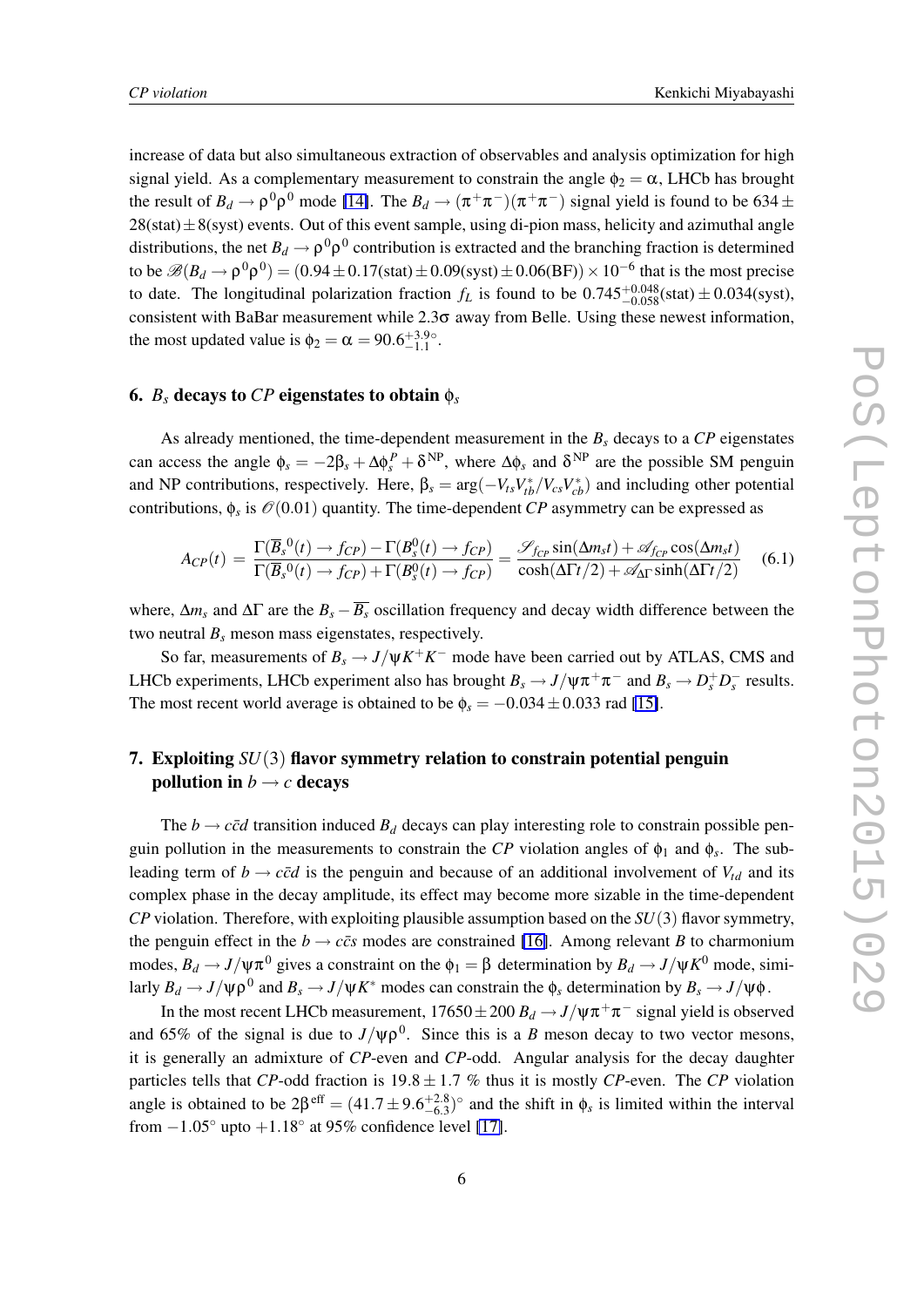### <span id="page-6-0"></span>8. Other topics

For the *CP* violation angle  $\phi_3 = \gamma$ , new measurements such as  $B^+ \to D^0 h^+$  followed by  $D^0 \to$  $K_S^0 h^+ h^-$  [\[18\]](#page-7-0),  $B^- \to D K^- \pi^+ \pi^-$  and  $B^- \to D \pi^- \pi^+ \pi^-$  [\[19\]](#page-7-0) have been brought by LHCb experiment, but there is no major change in  $\phi_3 = \gamma$  determination itself from last year,  $\phi_3 = \gamma = 73.2^{+6.3\circ}_{-7.0}$ . *CP* violation in charm is a good window to look for NP, but so far no significant asymmetry appears, including the recent direct *CP* asymmetry measurement for  $D^0 \to K_S^0 K_S^0$  mode by LHCb experiment,  $A_{CP}(K_S^0 K_S^0) = -(2.9 \pm 5.2 \text{(stat)} \pm 2.2 \text{(syst)})\%$ . These topics are to be pursuit of with the coming LHCb Run2 data accumulation as well as the Belle II data.

#### 9. Summary and prospect

Mixing induced CP violation in  $B_d$  and  $B_s$  mesons require very precise discussion to settle firm SM reference. It is thought to be necessary step to hunt NP in penguin induced *B* decays. As the possible solutions, the BaBar+Belle joint analysis on the penguin-free  $B_d \to D^{(*)0}h^0$  mode has been performed. Exploiting the *SU*(3) relation, *CP* violation measurements in the  $b \rightarrow c\bar{c}d$  transition induced  $B_d$  decays can constrain potential penguin effects in  $\phi_s$  as well as  $\phi_1 = \beta$  determinations. With Belle  $B_d \to \rho^+ \rho^-$  and LHCb  $B_d \to \rho^0 \rho^0$  measurements,  $\phi_2 = \alpha = 90.6^{+3.9\circ}_{-1.1}$ .

LHCb runs has started, while Belle II physics run starts in 2018, therefore a well-matched game is anticipated around 2020. Even before, innovative efforts should be paid to realize novel ideas to keep continuous physics outputs, there is a very exciting competition ahead.

Authors' participation is supported by JSPS grand-in-aid No.26220706 (Prof. Toru Iijima in KMI, Nagoya Univ. as PI). Author thanks Profs. Yoshihide Sakai (KEK) and Tim Gershon (Univ. of Warwick) for fruitful discussions.

### References

- [1] A. D. Sakharov, Pisma Zh. Eksp. Teor. Fiz. 5, 32 (1967); JETP Lett. 5, 24 (1967); Sov. Phys. Usp. 34, 392 (1991); Usp. Fiz. Nauk 161, 61 (1991).
- [2] M. Kobayashi and T. Maskawa, Prog. Theor. Phys. 49, 652 (1973).
- [3] J. H. Christenson *et al.*, *Phys. Rev. Lett.* **13**, 128 (1964).
- [4] L. Wolfenstein, Phys. Rev. Lett. 51, 1945 (1983); A. J. Buras, M. E. Lautenbacher and G. Ostenmaier, Phys. Rev. D 50, 3433 (1994).
- [5] A. B. Carter and A. I. Sanda, Phys. Rev. D 23, 1567 (1981); I. I. Bigi and A. I. Sanda, Nucl. Phys. B193, 85 (1981).
- [6] R. Aaji *et al.* (LHCb Collaboration), Phys. Rev. Lett. 115, 031601 (2015).
- [7] Heavy Flavor Averaging Group, Unitarity triangle parameters, http://www.slac.stanford.edu/xorg/hfag/triangle/.
- [8] B. Aubert *et al.* (BaBar Collaboration), Phys. Rev. D **79**, 072009 (2009).
- [9] I. Adachi *et al.* (Belle Collaboration), Phys. Rev. Lett. 108, 171802 (2012).
- [10] CKMfitter Group, Preliminary results as of EPS-HEP 15, http://ckmfitter.in2p3.fr/www/results/plots\_eps15/ckm\_res\_eps15.html